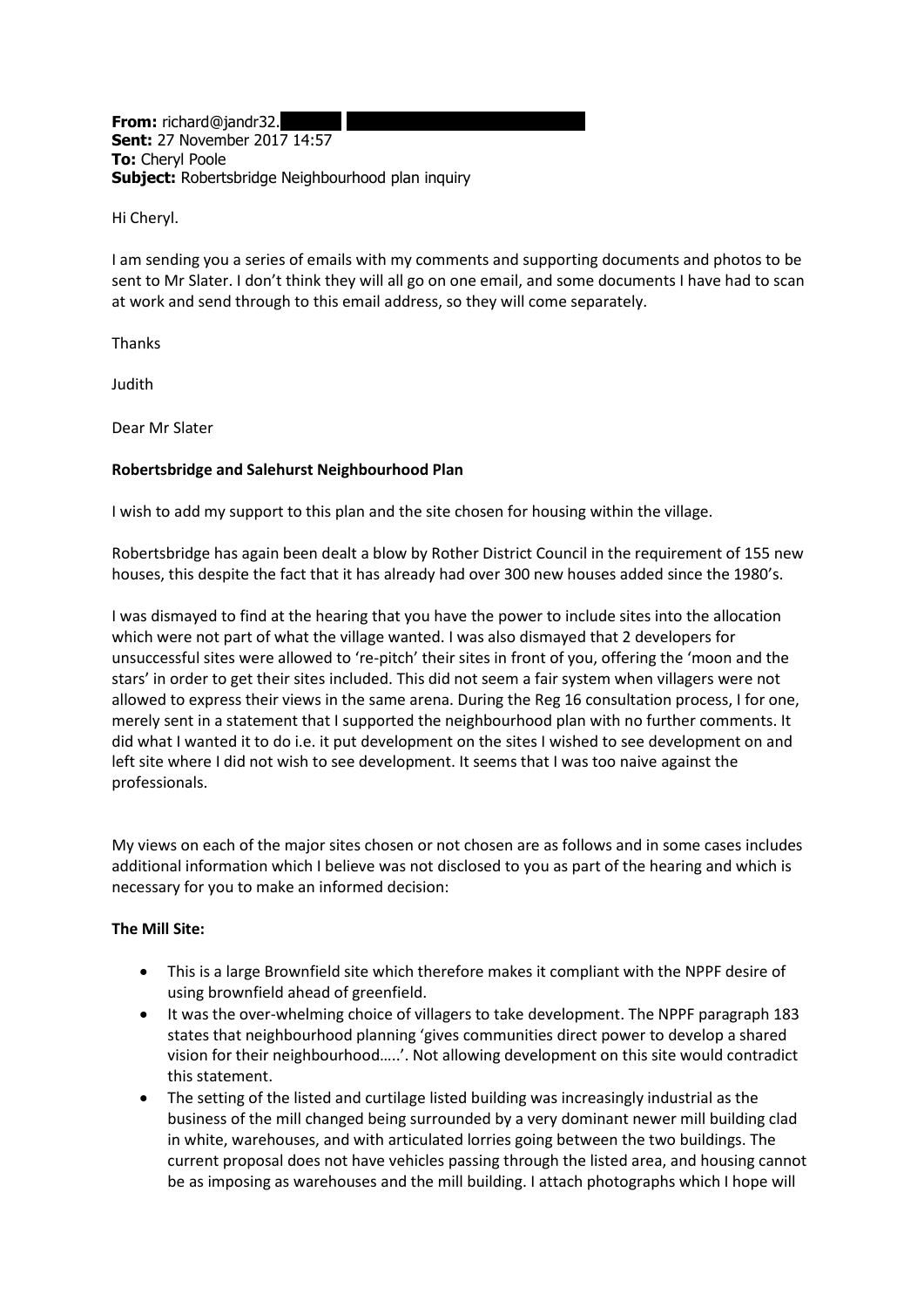give you an incite as to what the layout was like. Unfortunately I did not get a picture of the main warehouse situated next to the white mill building as this was sold and dismantled on the closure of the site.

- The buildings are in a state of disrepair due to vandalism, not necessarily by locals, the last people caught by the police were 18-20 year olds from Hastings. We use the fields to the north of the mill for agriculture, and the problem is so bad that we have not put sheep on the field for fear that they will be harmed in some way.
- The flooding in Robertsbridge comes from the River Rother and the Darwell Stream. The Rother is a tidal river. This confirmed in the Rother District Council DaSa Document for villages with allocations 15.89 states ' The main flood risk to Rye Harbour is from the tidal River Rother.' I do not think that the Environment Agency representatives at the public hearing into the plan were very strong with regard to this matter. Whist flooding can be bad when it happens, as soon as the tide turns to go out, the water starts to recede. The most notable recent event of this nature was a flood of station road which came and went within about 2 hours, where commuters in the evening found the footwells of their cars parked in station road full of water, but no sign as to how it got there.
- As part of their DaSa document, Rother District Council are promoting sites which wholly lie within flood zone 3 in fact all of the village lies within the flood zone. I understand that this is allowed where there are no other sites available, but surely this is a double standard? It is acceptable to leave people stranded in these houses, but not in houses in Robertsbridge?We appear to be being judged harshly on this matter.

# **Grove Farm:**

- The subject of whether VL7 still exists as an existing allocation is still, it seems, open to discussion. However, the Local Plan 2006, policy DS6 part (iv) clearly states that 'the following sites will only be released (i.e. granted planning permission) if found necessary to meet the Structure Plan housing requirements up to 2011' 13.41 of the 2006 Local Plan states 'In view of the site's greenfield status and location within the AONB, the release of this site is subject to Policy DS6. Rother District Council had the ability to change policy DS6 during the core strategy in 2014, but failed to take the opportunity to do so, merely copying it across as a 'saved' policy.
- As mentioned in the SEA document, the site does have a 24" water main crossing the site, but the SEA does not mention that there is a requirement for an 8m easement where no development or planting may take place. I attach a map which shows where this pipe runs. The present proposals puts this pipe under the main spine road of the development, and following on from the discussions at the hearing regarding accessing the mill site during flooding, it brought to my mind the issues surrounding what would happen when action is required on this pipe i.e. with cars trapped on the site, and movement around it being hampered. There is only one main road, and this is mostly a shared surface.
- In the northern 30% extension to this site, there is an underground mains electricity cable which would need to be relocated or the housing moved as it currently goes under the proposed housing. I attach a map showing this. It is in the right hand top corner near the wording 'Grove Farm recloser…..'.
- Policy VL7 allows for 0.9 hectares, all of the applications submitted for this site have used more land than that stated, the current applications are the worst using 1.33 hectares. On the main application, the site size is 0.91 hectares, but Turnberry are only proposing 24 dwellings, they are therefore seriously under delivering on what would be required under VL7. I attach a map which shows the size in hectares of the fields. TQ7323/8541= 0.29 hectares and TQ7323/8335 = 0.51 hectares. The whole of the farmyard cannot equal 0.1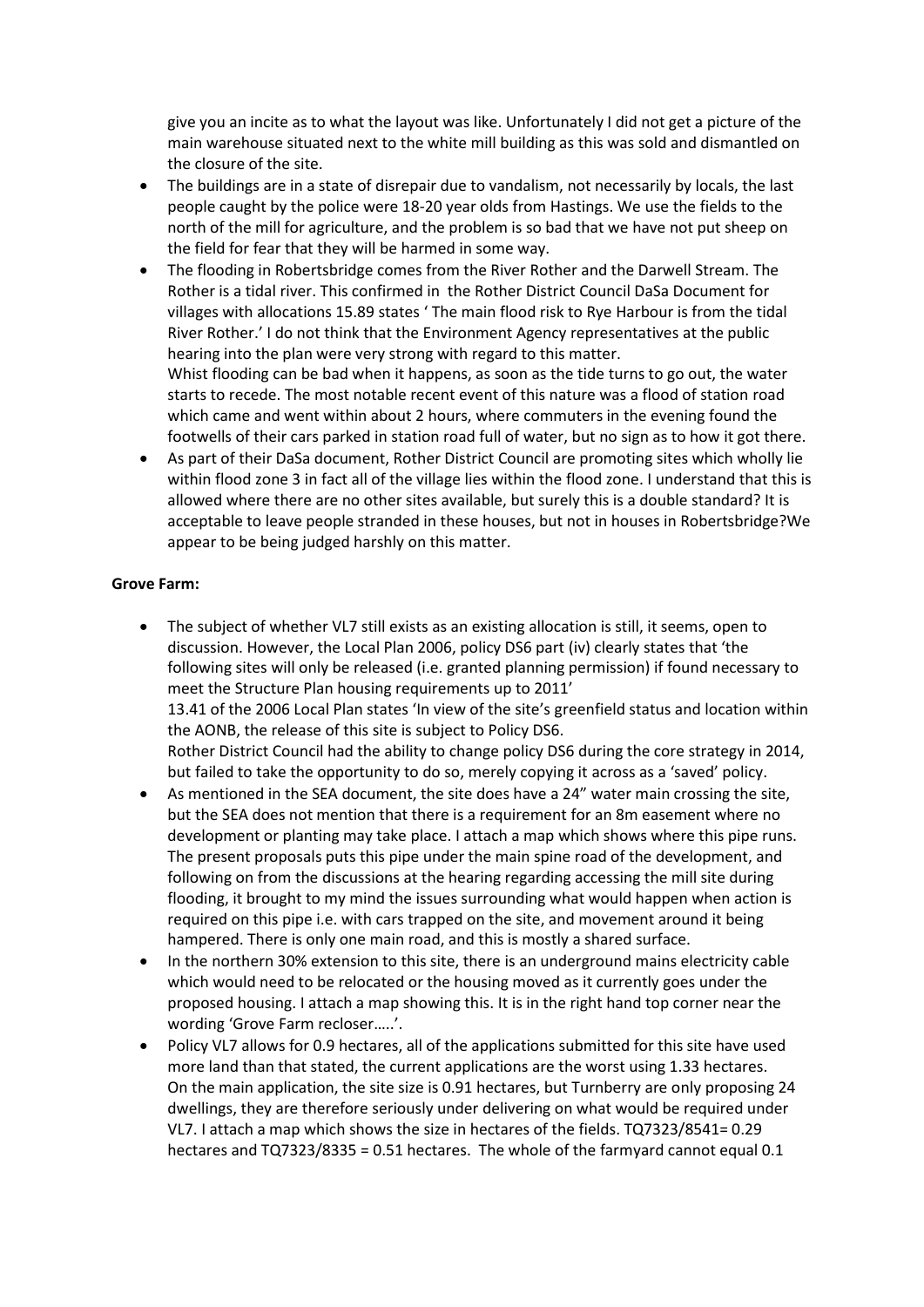hectares. An increase in site size of over 30 % to deliver this allocation must not be acceptable.

- Grove Farm forms a large part of the history of our village
- 1. The barn was listed on 30 September 2005, but the 2006 plan was never updated to include this. 13.40 of the local plan still states 'A survey of the farm buildings on site should be undertaken to establish if any are worthy of retention.'
- 2. The conservation area was increased in 2009 to include the barn and part of the farmyard. The fields are included in the conservation area document 3.2 'Approaching the village from the south, from George Hill, the elevation of the land at this point gives the perspective of the village being hidden from view and sheltered by the surrounding ridges. One such ridge, running east to west, provides a dramatic and defining backdrop to the settlement. The land falls steeply away here, down into the High Street proper. The rear elevation of The George public house, protruding into the sight-line, is striking, with its mixture of bricks, tiles and roofscapes giving a sense of arrival into the historic core of the settlement.'
- 3. There are many references to the farm in historical books of the village ''In the early-mid 17th C. John Levets (Gent) caused considerable devistation within the town when he demolished 5 houses on the hill between the chapel and Kemsing Crossin order to form a consolidated farmstead called 'The Grove'.....the displaced tennants being housed in new dwellings or existing houses divided into separate tenements".

The remains of these houses were found during an initial dig carried out by Chris Butler on behalf of Croudace.

I attach a copy of this document which shows that human habitation on this site is present from the 12<sup>th</sup> century. This site can now trace its history form the 12 century to the present day uninterrupted.

I also attach an email from Casper Johnson confirming that the remains of the houses and the other finds have been included on the HER and are classed as non-designated heritage assets. I recall during the hearing that you placed great emphasis on the protection of non-designated heritage assets (the church/mission room).

- 4. Further references to the historic nature of this farm can be found in 'The Sussex Extensive Urban Survey (EUS)' by Roland B Harris, the most important of which is 'The barn at Grove Farm is a rare survival of an agricultural building within the EUS study area, and is a four-bay timberframed and weatherboarded building of *c.*1700, with a wagondoor opening on to the northern side of the threshing bay. An 18th-century cart shed is attached to the rear. Historic boundaries are moderately well preserved'
- 5. The High Weald AONB states'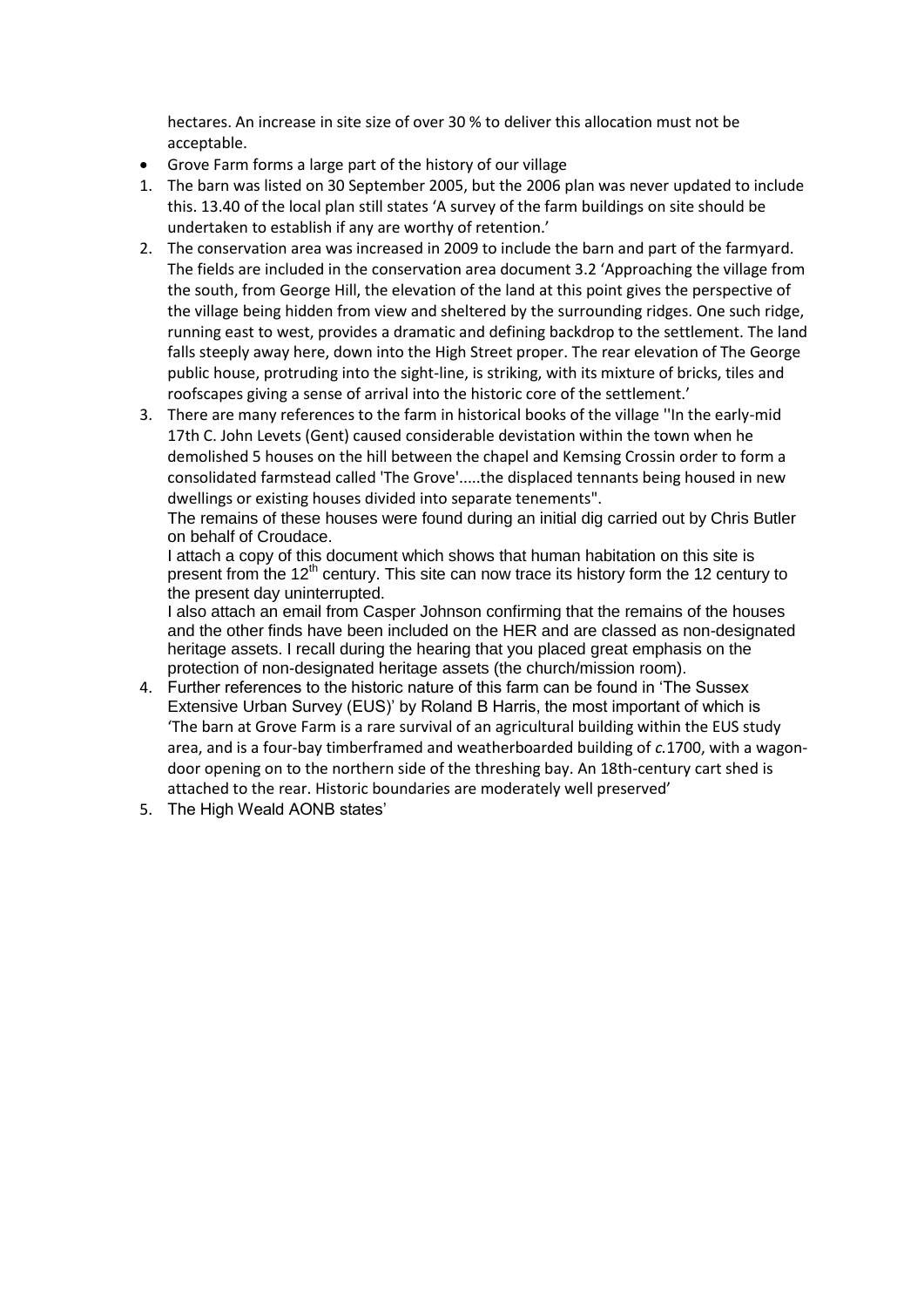resource to be considered as well as the visual impact. The statutory AONB Management Plan puts great emphasis on the material landscape resource and identifies the five key landscape components, all of which are present on or in close proximity to the application site:

- Geology, landform, water systems and climate including the sloping landform of the application site;
- Settlement including the character of historic settlements like Robertsbridge and farmsteads such as Grove Farm;
- Routeways which include historic routes such as George Hill;
- Woodlands not just protecting existing woodlands but also seeking opportunities to support their ongoing management; and
- Field and heath including medieval fields such as the application site.
- 6. With such a history, surely this site should be given Green Space status as defined in paragraph 77 of the NPPF rather that being considered for development.
- It is close to the community
- it is of local significance due to its historical nature and its relevance to the overall history of Robertsbridge as a village (see references above)
- it is local in character (see Conservation area references and High Weald AONB references), and it is not an extensive tract of land being approximately 0.8 hectares.

In fact this matches the criteria for Local green Space designation more fully than the site chosen for designation

- There is local need for this farm to be kept for agriculture.
- 1. The current tenant is one of 3 local large farming businesses who are performing a 'landgrab' of any available agricultural land each of them currently farms over 1000 acres, and it has been known for smaller tenants of short term agreements to be displaced.
- 2. The current tenant already has 4 farmyards located around the village, and therefore another yard is not required, hence the unkempt state. Under the previous tenant, all of the buildings, yard and fields were in full agricultural use.
- 3. The inclusion of the farmyard for development is in addition to the 0.9 allocation and would mean the death of the farm.
- 4. A similar sized farm of 80 acres to the north of the village Bush Barn Farm was recently sold for £1.8m (this did include a house), so buying a farm is not an option for a small farmer of someone wishing to enter the industry.
- 5. The soil on this site has been assessed as grade 2-3a i.e. the NPPF classes this as the best and most versatile agricultural land. The only exception is a strip close to George Hill (where the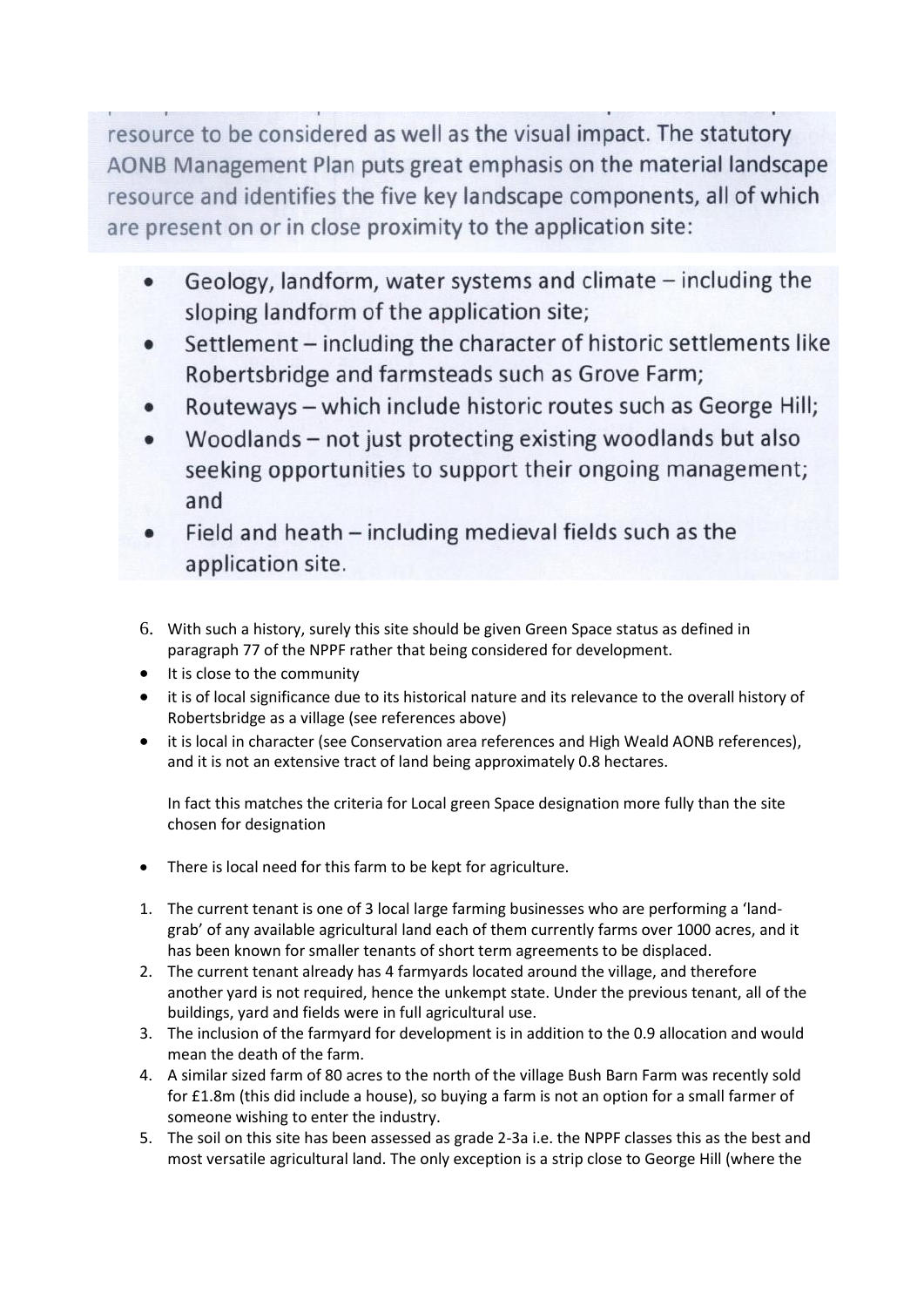historic remains are found) which is classed as 3c. This must account for the remains being left intact and left as permanent pasture.

- 6. The loss of the buildings would lead to this additional high quality farmland being made vulnerable to development and lost to agriculture.
- 7. Rother has an agricultural college within its boundary, and therefore it would be thought that they would wish to support this. The NPPF (paragraph28) and the Core Strategy (Rural area objectives (x) and policy RA2) both state that the agricultural industry should be supported
- The children at the primary school are in what must be a fairly unique position of being in daily contact with farm animals of which the do take an active interest. This must be seen as a positive for keeping the farm as a farm, but was not mention in the SEA.
- The current ecology report shows that the barn, farmyard and field are used for feeding bats. The survey indicated that the site was 1 point away from having county significance.
- I feel that it is necessary to tell you of the history of the ownership and tenancy of the farm to give you the complete picture.
- 1. Exeter College were left the farm in the 1930's by Amelia Jackson, the wife of a former rector at the college. She in turn inherited the farm from her father.
- 2. My grandfather came to the farm in 1944 as tenant and my father took over that tenancy in 1977 when my grandfather died.
- 3. My father died in December 2013, and in a meeting with Savills (the agents for Exeter College) we were told that we would have to 'Jump through hoops of fire' (his exact words) to be considered for the tenancy as they wanted to break our family link to the farm. They were (in January 2014) already in advanced discussions with the current tenant.
- 4. We ran a flock of 120 sheep and 20 cows, produced our own hay, straw and corn. Having worked with my father since being made redundant in 2004, I can assure you that all of the buildings were in full agricultural use at this point. The little cow shed made an excellent lambing shed having electricity, water supply and drainage and the barn was used as it had been used since its construction for the storage and preparation of feeds. The mill was also used to grind grain to be mixed and fed. The children in the primary school had a great interest in seeing the lambs fed, and in the health of the animals when one was ill. I would often be stopped I the village to provide an update.
- 5. Exeter College had an increasing reluctance to spend money on the buildings, even though they had a legal requirement to upkeep the barn and cowshed. In fact they marked all of the buildings as redundant on the tenancy ageement so that they would not have to maintain or insure them.
- 6. My partner and I still run 70 sheep We are thankful to have found shared accommodation with other agricultural based business on the outskirts of the village, but we cannot expand further without a proper base and additional land.
- Viability, whereas the Mill Site appears to have had their viability independently checked (I believe that is what was said at the hearing), this site has not. Croudace had viability issues which lead them to try for an affordable housing total of 29% on 35 houses.

Knowing that on these current applications the developer will have to:

- 1. Provide a lay area, skate ramp, bike course (although on the map these are incredibly small).
- 2. Pay for a complete archaeological dig.
- 3. Pay for a new sewer connection.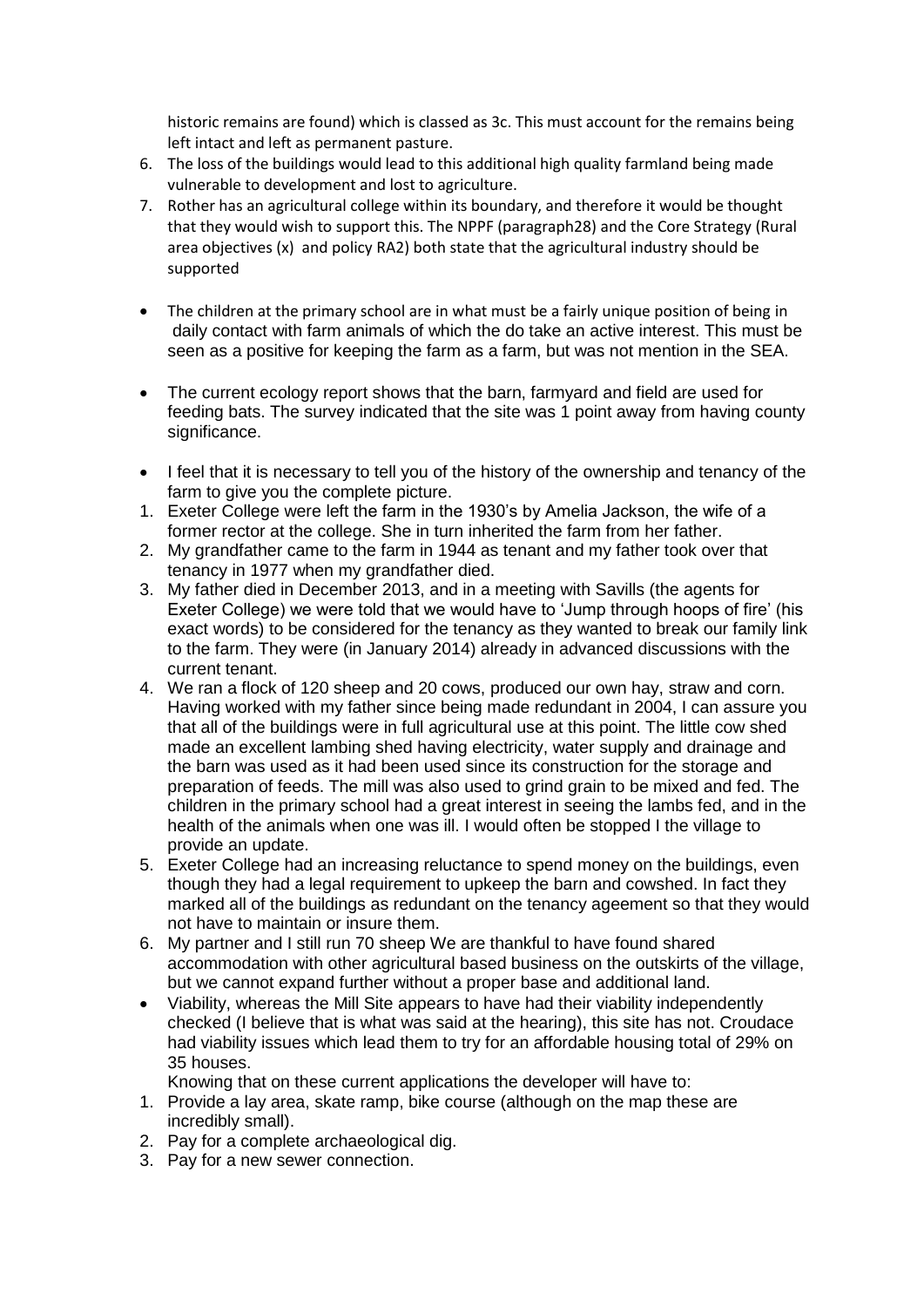- 4. Pay for a new surface water drain (currently expected to connect to the Darwell stream).
- 5. Pay for any contamination identified to be removed from the site.
- 6. Pay for the conversion of the listed barn and cowshed.
- 7. Provide the correct amount of affordable housing.

The NPPF (paragraph 173) would appear to allow for affordable housing etc, to be dropped if they will not give the developer a reasonable return. Therefore, as a village, Robertsbridge may end up with none of the promises being up held and the development would be of no benefit to the village.

 At the Neighbourhood Plan Inquiry, the representative from Turnberry assured you that they had resubmitted plans to Rother regarding the detail of roofs etc, on houses and the garden sizes. The planning officer for this development has informed me that no such documentation has been received, and that he was unaware that there would be any additional documents.

# **Heathfield Gardens :**

- Neither of the fields have been used for agriculture for over 25 years. In fact the east field was last used as a site office when the bypass was built.
- The combining of the two areas now makes a workable site
- Whilst on the edge of the village, it is on the edge of a similar large estate (Heathfield Gardens which was extended to 90 houses as part of the300 since the 1980's)
- Heathfield Gardens is now a mixed private and council estate as will be this new development.
- As the development does not take up all of the 2 fields, and is limited to that nearest to Heathfield Gardens, it is hoped that any wildlife may be relocated to the southern end of the site not to be developed as the habitat must be similar. Perhaps it could be agreed in advance that the rest of these fields could become a kind of conservation area?

# **Bishops Lane:**

- Has only intermittently been used for cereal crops in recent years.
- My father was probably the last farmer to use this land properly for agriculture, unfortunately this lead to bales being rolled into the river, sheep being chased and ending up with a broken leg and the hay rack being set on fire on more than one occasion.

# **Vicarage:**

- Already within the development boundary.
- The new wider access may actually make it easier for cars to pass in either direction in Fair Lane.
- Will make better use of a space within the village.

As a member of the farming community, I find it hard to understand how it can be considered to take a whole farm of high quality land out of production for housing when there are fields which have not been viably used for years. It is sad that we have to loose any of our fields, but the previous 300 houses took care of the other brownfield sites in the village as well as trespassing on to greenfields.

No where in our village is far from the shops, station, buses etc. when compared to the distances in a town and therefore distance to the facilities for any of the sites should not be an issue.

Yours sincerely Judith Rogers

# **\*\* ATTACHMENTS SUPPLIED SEPARATELY \*\***